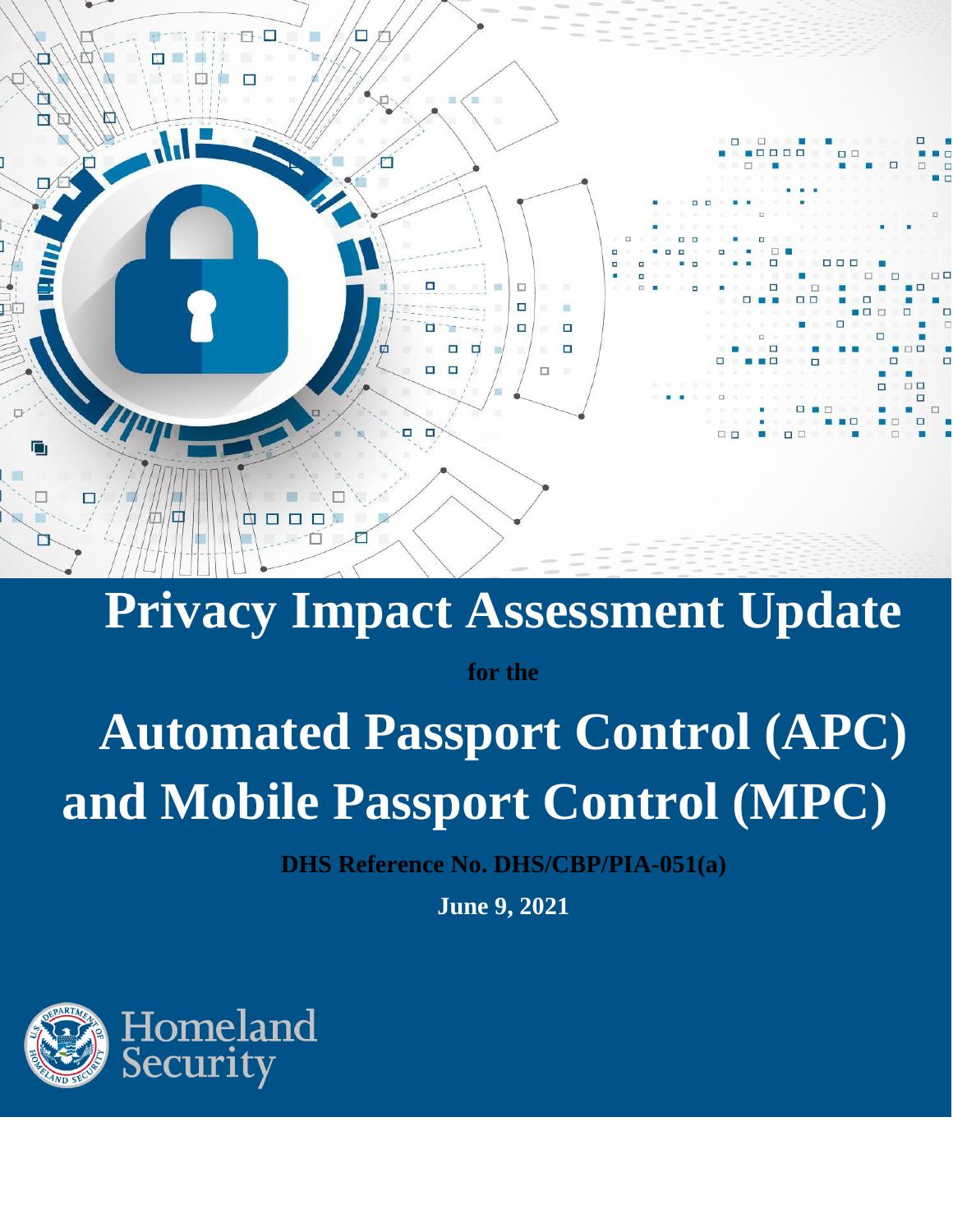

### **Abstract**

The U.S. Department of Homeland Security (DHS), U.S. Customs and Border Protection (CBP), developed the Automated Passport Control (APC) and Mobile Passport Control (MPC) programs to automate and streamline the processing of eligible travelers entering the United States. APC and MPC allow travelers to voluntarily answer inspection-related questions using a selfservice kiosk (APC) or a mobile device application (MPC) and this data is then transmitted to CBP prior to the CBP Officer (CBPO) inspection process. CBP is conducting this Privacy Impact Assessment (PIA) update to assess the privacy risks and provide notice of 1) an addition to the list of inspection-related questions that travelers using APC kiosks or an MPC mobile application must answer; 2) further deployment of the CBP MPC mobile application, which will be available for use at all MPC-enabled sites; and 3) an internal change to the MPC process, allowing CBPOs to process family members arriving together in one transaction through the MPC mobile application.

## **Introduction**

CBP is charged with protecting U.S. borders while facilitating lawful travel and trade. Technology such as automated kiosks and mobile applications provide alternative approaches that allow CBP to optimize limited officer resources. These technological advances also shift the administrative burden to the traveler, which in turn allows CBPOs the ability to focus on law enforcement functions such as identity verification, admissibility, and questioning to determine the individual's intent of travel. Additionally, the automated kiosks and mobile applications assist airport authorities in facilitating traveler entry processing and reducing wait times.

CBP developed the APC and MPC programs to collect biographic and inspection-related information from travelers. APC and MPC collect and securely transmit information to CBP to vet against CBP and federal databases<sup>1</sup> to locate any derogatory information. The APC and MPC programs reduce the administrative burden on CBPOs and provide a more efficient entry process

• CBP Electronic System for Travel Authorization (ESTA) (Visa Waiver travelers); and

<sup>&</sup>lt;sup>1</sup> Those databases include the below systems. Privacy Impact Assessments and System of Records Notices for the DHS systems can be found a[t https://www.dhs.gov/privacy.](https://www.dhs.gov/privacy)

<sup>•</sup> National Crime Information Center (NCIC), via a CBP interface (all travelers) – for more information about the FBI's NCIC, please see [https://www.fbi.gov/services/cjis/ncic.](https://www.fbi.gov/services/cjis/ncic)

<sup>•</sup> DHS Office of Biometric Identity Management (OBIM), Automated Biometric Identification System (IDENT) system and successor system, Homeland Advanced Recognition Technology (HART) (foreign travelers aged 14 to 79, except Canadian Passport and Canadian Lawful Permanent Resident travelers);

<sup>•</sup> CBP Advance Passenger Information System (APIS), flight manifest data (all travelers);

<sup>•</sup> CBP TECS, Primary Query System (PQS) vetting (all travelers);

<sup>•</sup> CBP TECS, Travel Document and Enforcement Data (TDED) system (all U.S. documents);

<sup>•</sup> CBP Electronic Visa Update System (EVUS) (Chinese 10-Year Visa travelers);

<sup>•</sup> CBP Automated Targeting System (ATS), vetting (all travelers).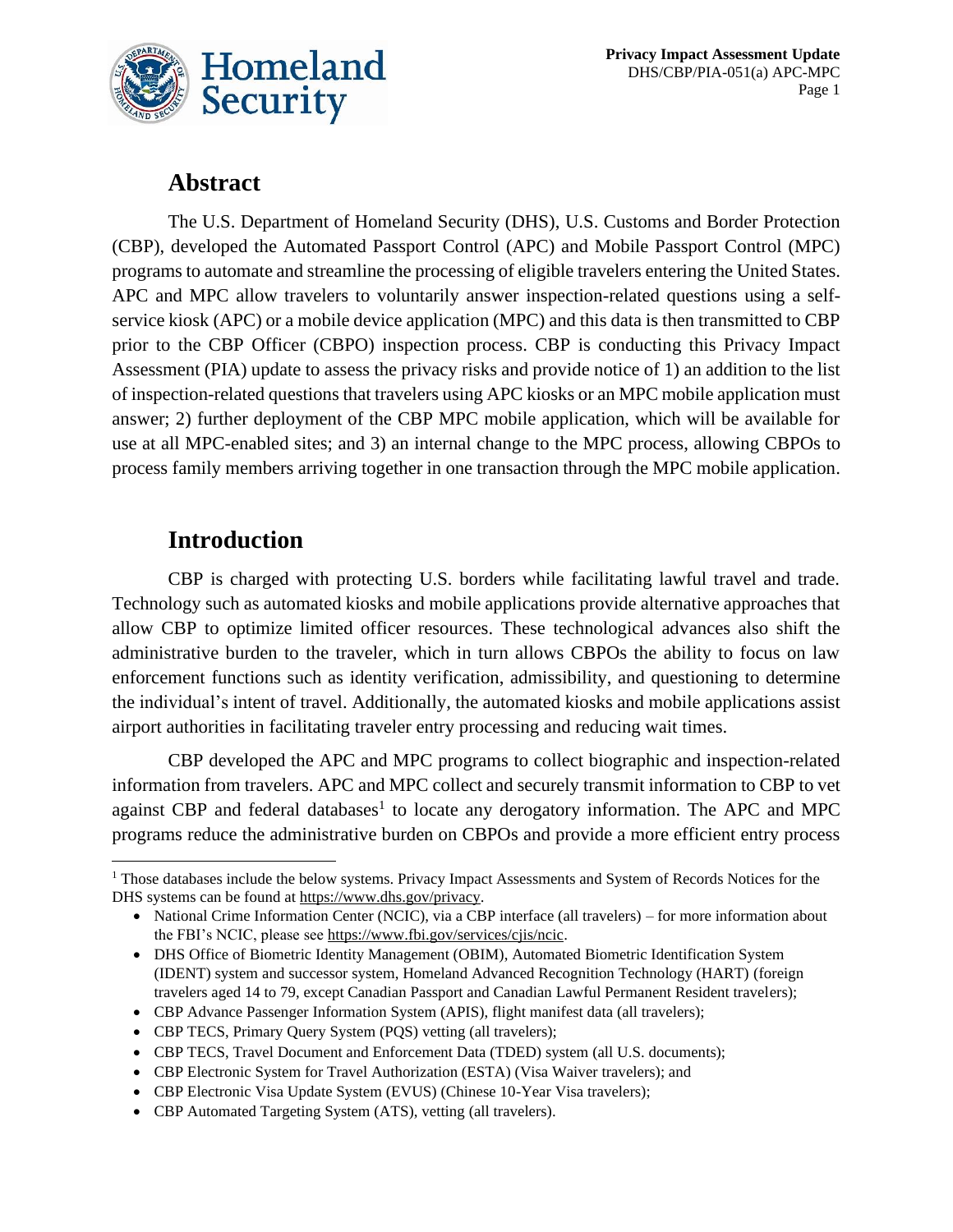

for travelers. Ultimately, the use of these technologies helps reduce inspection time and overall wait times for the travelers.

#### *Automated Passport Control*

APC uses free-standing, self-service kiosks to automate the CBP entry process for eligible travelers. The following travelers are eligible to use the kiosks: U.S. citizens, Canadian citizen visitors, U.S. Lawful Permanent Residents (LPR), Visa Waiver Program (VWP) participants entering under the waiver-business (WB) or waiver-tourist (WT) class of admission,<sup>2</sup> and certain other non-immigrants.<sup>3</sup> The kiosks are purchased by terminal operators, airport authorities, seaport authorities, airlines, cruise operators, or ferry operators. The kiosks are installed at select airports and seaports and are maintained by one of several approved vendors to help decrease wait and inspection times.

Using an APC kiosk is free, voluntary, and does not require pre-registration or membership. When single travelers or family units approach the APC kiosk, they first acknowledge the CBP Privacy Policy and other required notices<sup>4</sup> by following the instructions provided on the kiosk screen. Then the traveler scans or swipes his or her passport's machinereadable zone (MRZ), poses for a facial photograph<sup>5</sup> captured by the kiosk and its server, and verifies biographic and flight information on the screen and answers a series of CBP inspectionrelated questions. If a traveler is arriving with family members, the head of the household completing this initial entry must complete the inspection-related questions for their entire family through the APC kiosk. After the head of the household has entered their information and completed the inspection-related questions for their family members, the system will prompt the head of the household to enter and submit biographic and biometric information (e.g., facial photograph and fingerprints, if applicable) for each additional family member separately through the APC kiosk. Non-U.S. citizen APC kiosk users must also select a class of admission and may be required to provide fingerprints depending on class of admission.

APC kiosk systems use APC Services to transmit biographic information and responses to inspection-related questions to CBP systems which in turn query federal information technology systems for vetting purposes.<sup>6</sup> Once the traveler has completed the required steps, the APC kiosk prints out a receipt that includes some biographic information and the photograph of the traveler. The traveler then presents the receipt to a CBP Primary Officer who reviews the APC kiosk receipt,

<sup>2</sup> Participation in VWP requires enrollment in CBP's Electronic System for Travel Authorization (ESTA) program.

 $3$  Other non-immigrants include U.S. visa holders entering under the following classes of admission: B1/B2, C1/D, and D1.

<sup>4</sup> Notices include Privacy Act Statement, Intellectual Property Rights, Paperwork Reduction Act, and Section 311 of the Trade Facilitation and Trade Enforcement Act of 2015.

<sup>&</sup>lt;sup>5</sup> CBP does not use facial recognition technology through the APC and MPC process.

<sup>6</sup> Includes external systems such as NCIC and DHS OBIM's IDENT/HART, and CBP systems such as TECS (PQS and TDED), APIS, ESTA, ATS, and EVUS.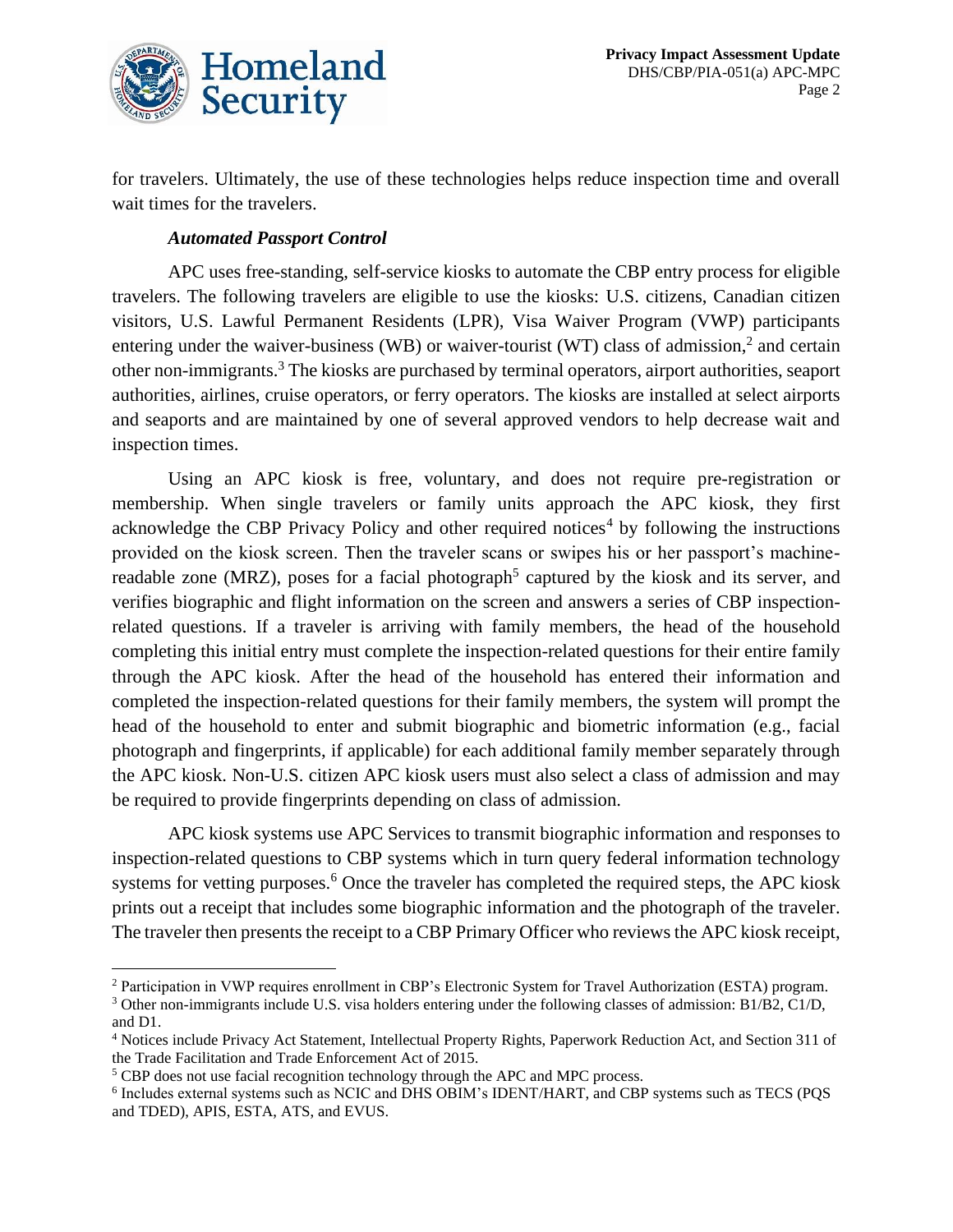

travel documentation, and finalizes the inspection.

#### *Mobile Passport Control*

Travelers voluntarily elect to participate in the MPC program through the mobile application. MPC improves CBP processing times by allowing eligible travelers to submit passport information and responses to inspection questions, prior to an inspection by a CBPO. With MPC, U.S. citizens and Canadian citizen visitors may download a CBP-approved mobile application onto their personal smartphone or tablet to automate the entry process into the United States. Additionally, MPC-enabled mobile applications are voluntary and free versions of each application are available to the public. Some applications may offer a premium service for a fee, but CBP will only approve applications that also offer international travelers a free MPC service.

The MPC mobile application is accessible through a separate CBP government mobile application, CBP Mobile Passport Control, or through various third-party vendors. A complete list of each vendor approved MPC-enabled mobile applications is included in Appendix B.

After eligible travelers download an authorized app from the Google Play Store or Apple App Store, travelers will be prompted to acknowledge the Privacy Policy and create a profile with their passport information. Travelers can set up a profile in the application any time prior to arrival to the United States, and once a profile has been established, they do not need to redownload the mobile application each time they arrive. In order to create a profile, the individual must create a PIN number, which will be stored locally on the individual's mobile device. The PIN number is not retained by the MPC application or CBP.

CBP has improved the MPC process by allowing families to use one device to create multiple profiles and submit a single transmission to CBP for processing. The profile includes the traveler's name, gender, date of birth, country of citizenship, and a self-taken photo. When the traveler lands in the United States, he or she begins the inspection process using the application by selecting his or her arrival airport, and answering a set of CBP inspection-related questions, including confirming biographic and flight information. After the traveler reviews a summary of his or her responses and certifies that the information is truthful and correct, he or she securely submits the information to CBP. Once the traveler submits their transaction through MPC, the traveler will receive an electronic receipt with an Encrypted Quick Response (QR) code. Travelers then bring their physical passport and mobile device with their digital QR-coded receipt to a CBPO to finalize their inspection for entry into the United States.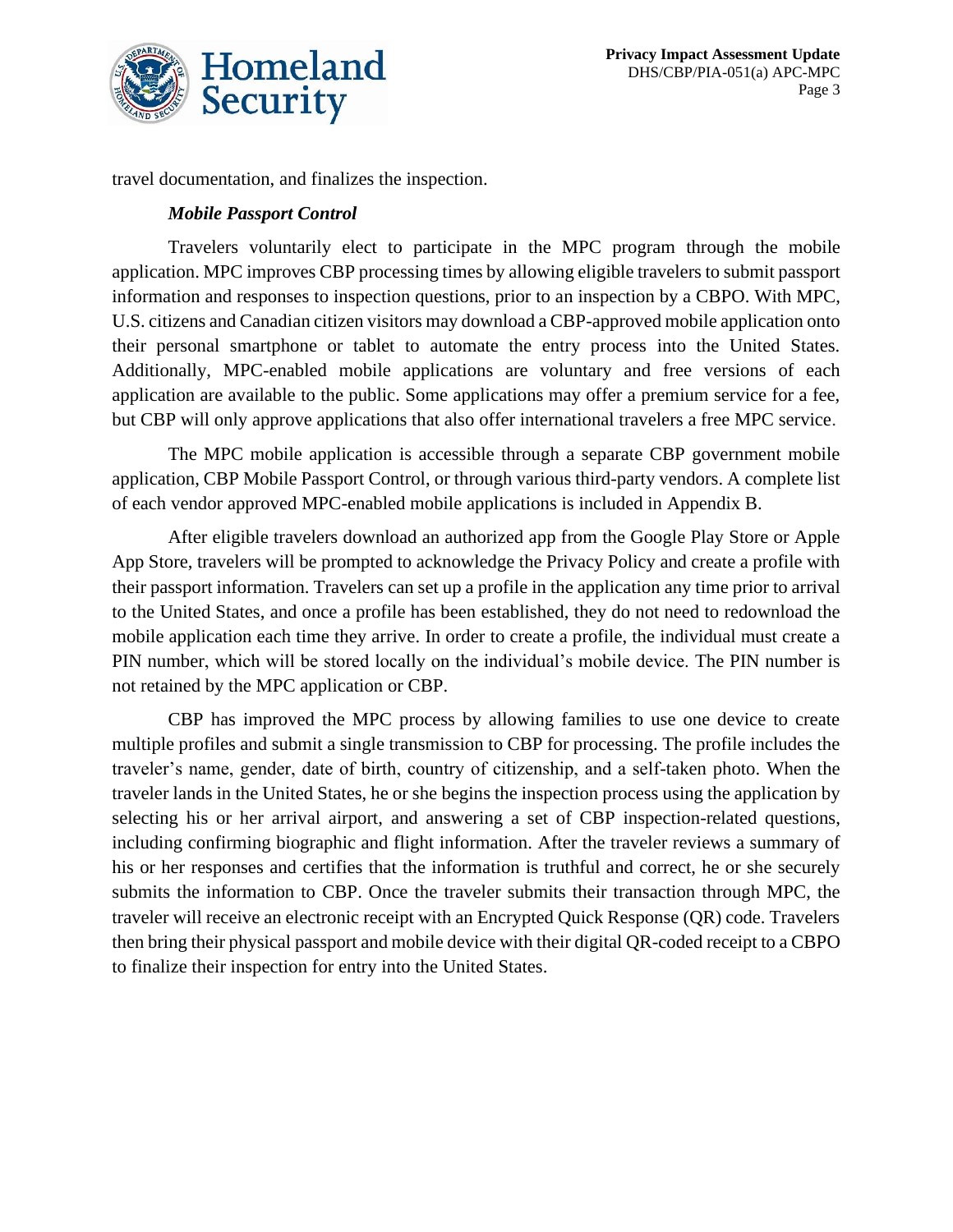

## **Reason for the PIA Update**

CBP is conducting this PIA update to assess the privacy risks and provide notice of 1) an addition to the list of inspection-related questions that the travelers using APC kiosks or an MPC mobile application must answer; 2) further deployment of the CBP MPC mobile application, which will be available for use at all MPC-enabled sites; and 3) an internal change to the MPC process, allowing CBPOs to process family members arriving together in one transaction through the MPC mobile application.

#### *New Inspection Question*

CBP updated the inspection-related questions via the APC and MPC to include a new biological research materials question. The new question is as follows, "Do I (we) have any disease agents, cell cultures, or biological research materials?" The responses to the CBP questions are saved for 24 months in a CBP backend database and then purged. As with all responses to APC and MPC questions, a positive response to this question may lead to additional questioning and processing by a CBPO.

#### *MPC Internal Process Change*

In the past, family members arriving together as a group at a CBP Primary inspection area would use an MPC mobile application to enter the information for each traveling family member from their group and the MPC mobile application would generate a separate QR code for each family member. As the family entered a primary inspection area, they would present all QR codes assigned to their family to the CBPO. The CBPO would then scan each individual QR code to verify the authenticity of the receipt, which would display a referral code, along with responses to the inspection questions. The CBPO would then review the information and process each traveling family member individually, via multiple transactions, through their CBP workstation screen. This process was inefficient and increased wait times at CBP Primary inspection areas.

In an effort to streamline this process, CBP can now link all QR codes assigned to family members traveling together under a single scan on a CBPO's workstation. This will assist CBPOs as they will be able to quickly process family members arriving together in a single transaction on their CBP workstation, rather than having to create multiple transactions for family members traveling together. The CBP system will now recognize the family members are traveling together as their QR codes would be linked with the same transaction and each family members information would be displayed on the CBPO's workstation for individual adjudication. This change only affects the CBPOs' workstation screen view and the MPC process will not affect the traveler's experience.

#### *CBP Mobile Passport Control mobile application*

Recently CBP developed a new public-facing government-owned and operated mobile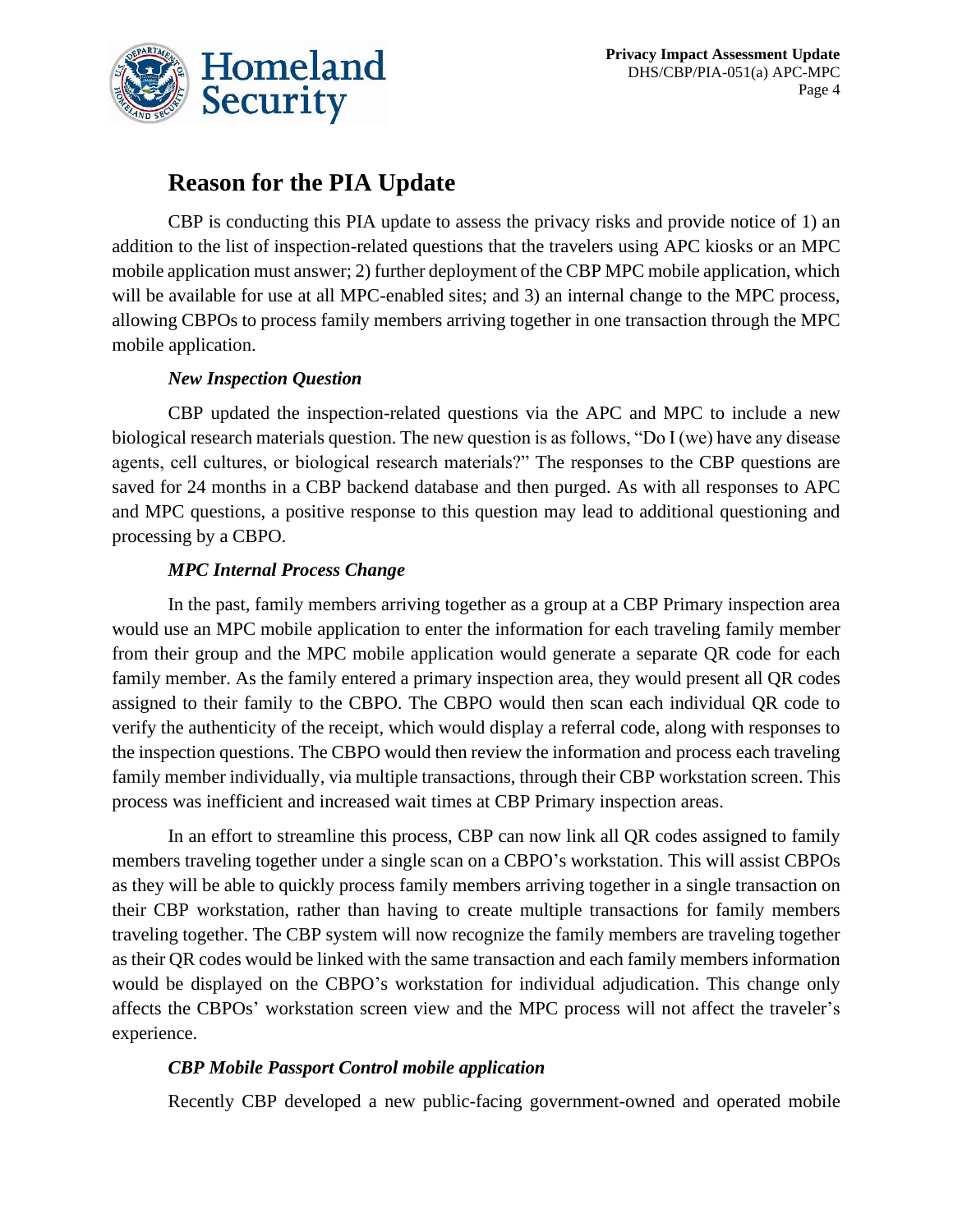

application, "Mobile Passport Control (MPC) by U.S. Customs and Border Protection," which provides travelers a new mobile option, through a federal government mobile application, to access the MPC program and streamline entry into the United States. Eligible travelers can download this free government mobile application from the Google Play Store or Apple App Store and use it to submit their passport information and answers to inspection-related questions to CBP via a smartphone or tablet prior to inspection. The CBP MPC streamlines the border inspection process upon entry into the United States and mirrors the functionality of the existing MPC external (vendor owned) mobile applications.

## **Fair Information Practice Principles (FIPPs)**

The Privacy Act of  $1974<sup>7</sup>$  articulates concepts of how the federal government should treat individuals and their information and imposes duties upon federal agencies regarding the collection, use, dissemination, and maintenance of personally identifiable information. The Homeland Security Act of 2002 Section 222(2) states that the Chief Privacy Officer shall assure that information is handled in full compliance with the fair information practices as set out in the Privacy Act of 1974.<sup>8</sup>

In response to this obligation, the DHS Privacy Office developed a set of Fair Information Practice Principles (FIPPs) from the underlying concepts of the Privacy Act to encompass the full breadth and diversity of the information and interactions of DHS.<sup>9</sup> The FIPPs account for the nature and purpose of the information being collected in relation to DHS's mission to preserve, protect, and secure.

DHS conducts Privacy Impact Assessments on both programs and information technology systems, pursuant to the E-Government Act of 2002, Section 208<sup>10</sup> and the Homeland Security Act of 2002, Section  $222<sup>11</sup>$  Given that MPC is a mobile application rather than a particular information technology system, this PIA is conducted as it relates to the DHS's construction of the Fair Information Practice Principles. This PIA examines the privacy impact of APC and MPC as they relate to the Fair Information Practice Principles.

<sup>7</sup> 5 U.S.C. § 552a.

 $86$  U.S.C. § 142(a)(2).

<sup>9</sup> U.S. DEPARTMENT OF HOMELAND SECURITY, PRIVACY POLICY GUIDANCE MEMORANDUM 2008-01/PRIVACY POLICY DIRECTIVE 140-06, THE FAIR INFORMATION PRACTICE PRINCIPLES: FRAMEWORK FOR PRIVACY POLICY AT THE DEPARTMENT OF HOMELAND SECURITY (2008), *available at* [https://www.dhs.gov/privacy-policy-guidance.](https://www.dhs.gov/privacy-policy-guidance) <sup>10</sup> 44 U.S.C. § 3501 note.

<sup>&</sup>lt;sup>11</sup> 6 U.S.C. § 142.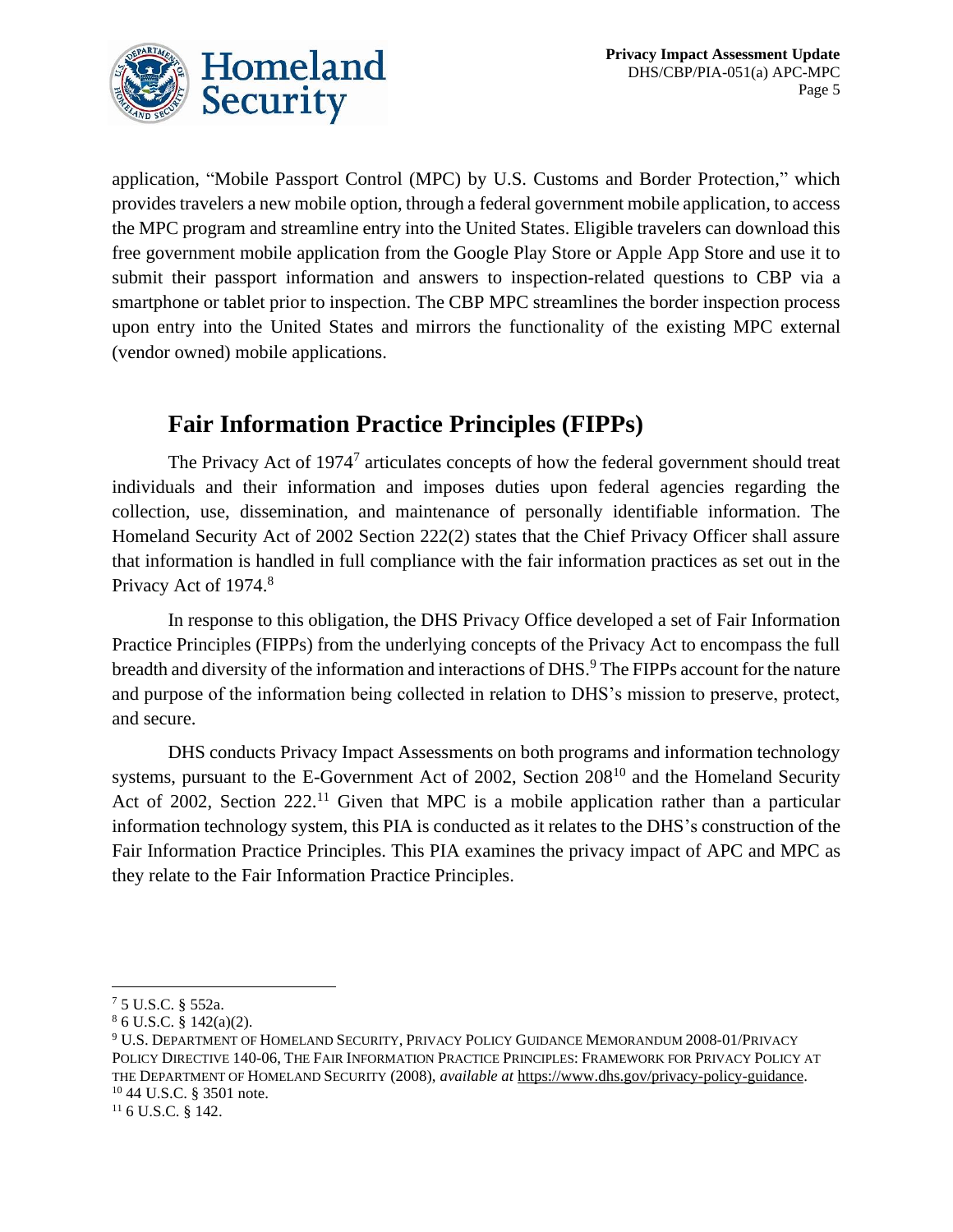

#### **1. Principle of Transparency**

*Principle: DHS should be transparent and provide notice to the individual regarding its collection, use, dissemination, and maintenance of PII. Technologies or systems using PII must be described in a SORN and PIA, as appropriate.* 

There is no change to transparency with this PIA update. Travelers who use the APC kiosks or the MPC application are provided notice regarding the collection, use, dissemination and maintenance of their information at the point of collection. Travelers obtain immediate notice on the kiosk or device screens prior to entering their information. Both notices inform travelers that the use of these approaches is purely voluntary and that they retain the option of proceeding directly to the CBPO for the more traditional examination instead of using the APC kiosk or the MPC app.

Additional information about the APC and MPC programs can be found here: <https://www.cbp.gov/travel/us-citizens/apc> and [https://www.cbp.gov/travel/us-citizens/mobile](https://www.cbp.gov/travel/us-citizens/mobile-passport-control)[passport-control.](https://www.cbp.gov/travel/us-citizens/mobile-passport-control)

#### **2. Principle of Individual Participation**

*Principle: DHS should involve the individual in the process of using PII. DHS should, to the extent practical, seek individual consent for the collection, use, dissemination, and maintenance of PII and should provide mechanisms for appropriate access, correction, and redress regarding DHS's use of PII.*

There are no changes to the principle of individual participation as a result of this update. Although CBP is now grouping MPC transactions, this is a backend feature and does not change how the traveler inputs or views information.

#### **3. Principle of Purpose Specification**

*Principle: DHS should specifically articulate the authority which permits the collection of PII and specifically articulate the purpose or purposes for which the PII is intended to be used.*

The purpose for which the information collected from travelers for transmission to CBP via the APC and MPC processes remains the same as previously described and analyzed in full in the 2018 APC and MPC PIA.<sup>12</sup> CBP's use of the APC kiosk or MPC mobile application does not

<sup>12</sup> *See* U.S. DEPARTMENT OF HOMELAND SECURITY, U.S. CUSTOMS AND BORDER PROTECTION, PRIVACY IMPACT ASSESSMENT FOR THE AUTOMATED PASSPORT CONTROL (APC) AND MOBILE PASSPORT CONTROL (MPC), DHS/CBP/PIA-051 (2018), *available at* [https://www.dhs.gov/privacy-documents-us-customs-and-border-protection.](https://www.dhs.gov/privacy-documents-us-customs-and-border-protection)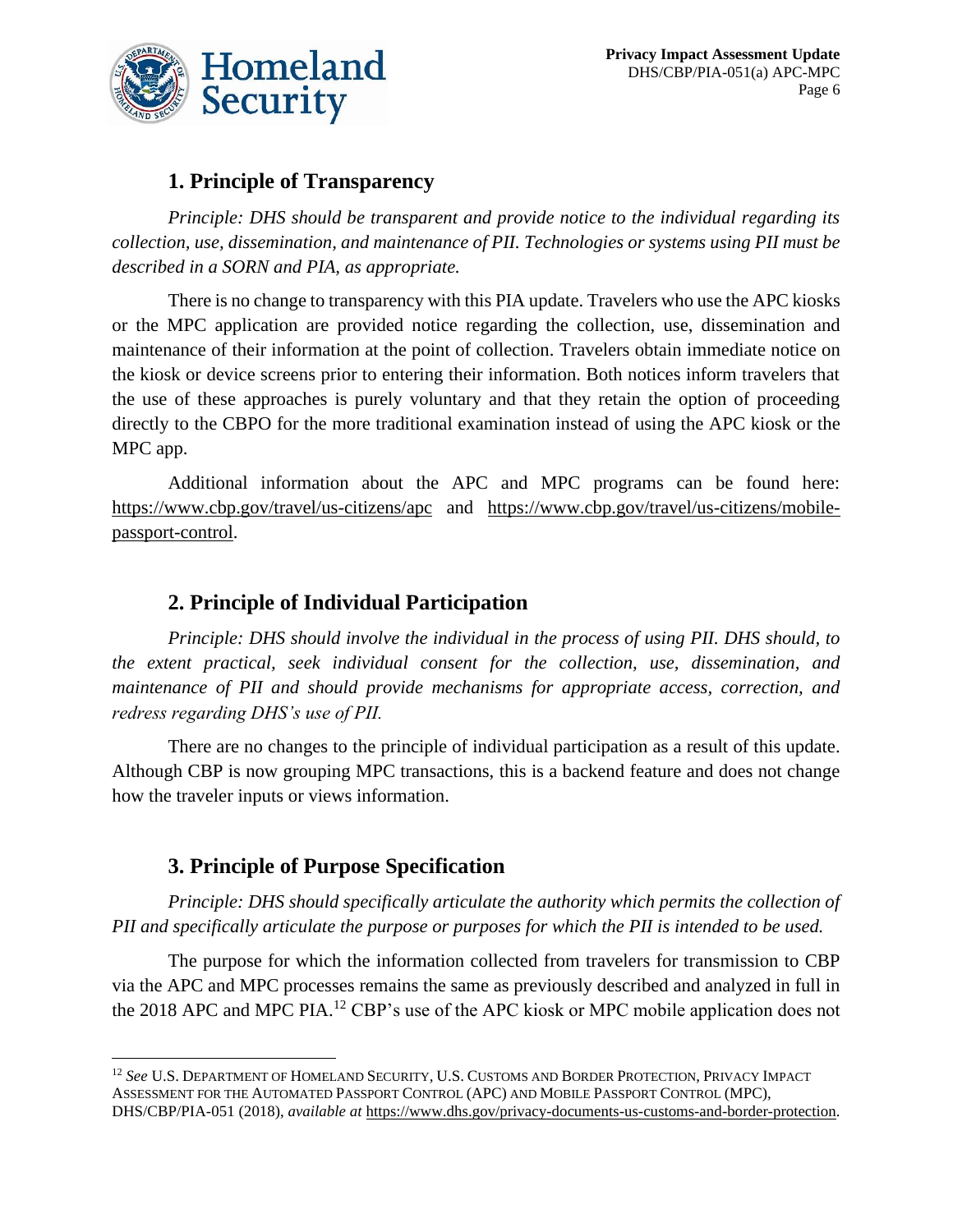

change the purpose for which the information collected or the manner in which it is used, and the use of information is consistent with the existing border inspection process.

The APC kiosk and MPC mobile application will collect a new inspection question from travelers. The question is as follows, "Do I (we) have any disease agents, cell cultures, or biological research materials?" This answer to this question must be entered by the traveler and submitted through the APC kiosk or MPC mobile application. Once the traveler has completed the required information, the APC kiosk prints out a receipt that includes answers to each inspection question. The traveler then presents the receipt to a CBPO. Travelers who choose to not use the APC kiosk or MPC mobile application may use the traditional CBP border inspection process, which involves a CBPO conducting a primary examination on a traveler without the aid of APC/MPC technology.

#### **4. Principle of Data Minimization**

*Principle: DHS should only collect PII that is directly relevant and necessary to accomplish the specified purpose(s) and only retain PII for as long as is necessary to fulfill the specified purpose(s). PII should be disposed of in accordance with DHS records disposition schedules as approved by the National Archives and Records Administration (NARA).*

The APC and MPC records retention schedule remains unchanged. The APC kiosk vendor collects transactional data through the APC kiosk and this transactional data is stored on the vendor's servers. The vendor does not store any PII, including biographic or biometric information on their servers.

MPC-enabled mobile applications, however, allow travelers to voluntarily securely store PII within their MPC profiles on their own device for future travel. Travelers using the MPC mobile application can set up a profile in the application any time prior to arrival to the United States. In order to create a profile, the individual must create a PIN number, which will be stored locally on the individual's mobile device. The PIN number is not retained by the MPC application or CBP.

CBP recently updated the inspection-related questions via the APC and MPC to include a new biological research materials question. The new question is as follows, "Do I (we) have any disease agents, cell cultures, or biological research materials?" The responses to the CBP questions are saved for 24 months in a CBP backend database and then purged.

Presently, if the APC kiosk receipt is free of declarations, it is retained for only three (3) years and destroyed. If the receipt contains dutiable declarations, it is retained for six (6) years and destroyed. CBP is working with the National Achieves and Records Administration (NARA) to create a records schedule specifically for the APC and MPC programs and for the APC kiosk receipts. CBP is proposing a one-year retention period for the APC kiosk receipts.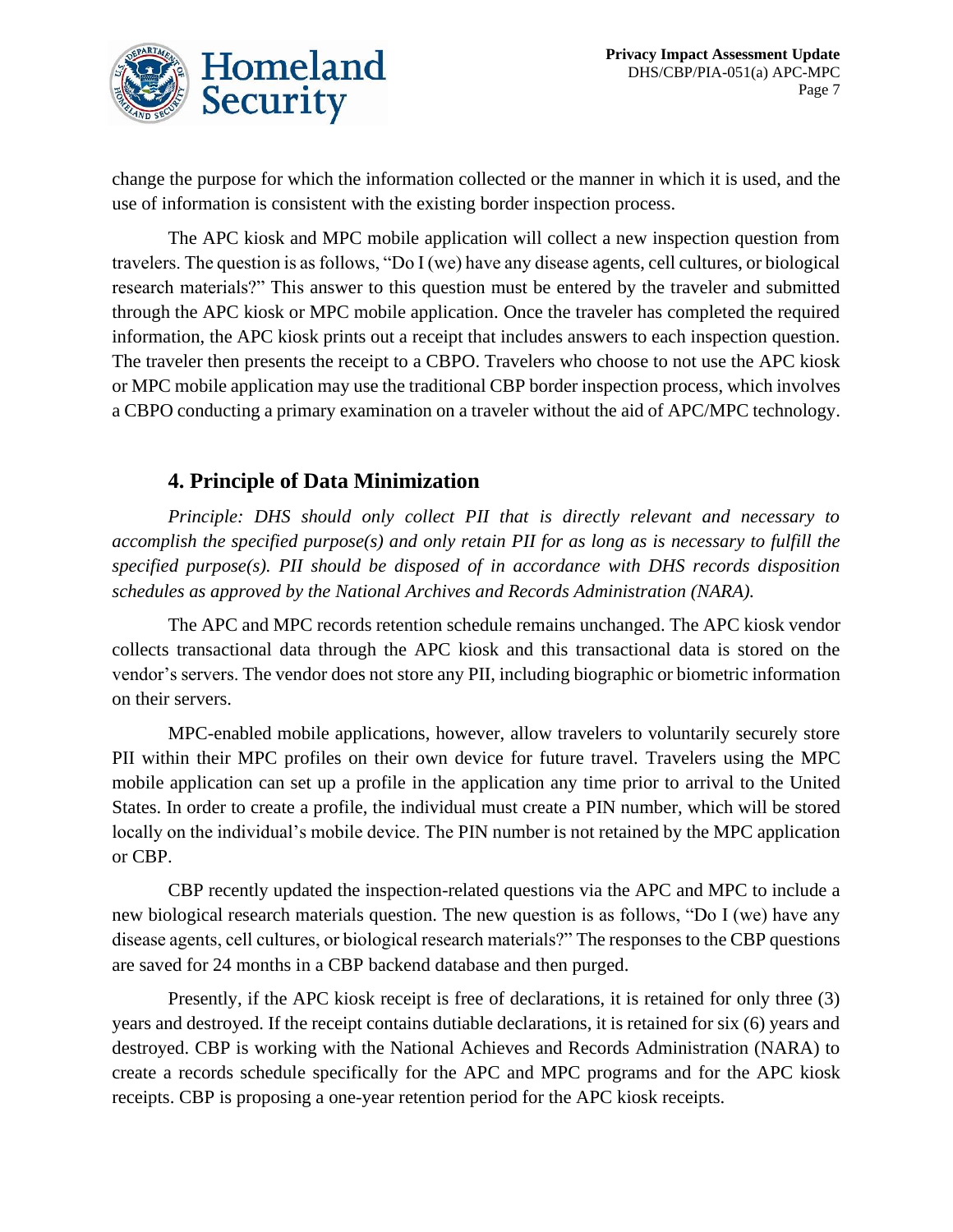

#### **5. Principle of Use Limitation**

*Principle: DHS should use PII solely for the purpose(s) specified in the notice. Sharing PII outside the Department should be for a purpose compatible with the purpose for which the PII was collected.*

There are no changes to the principle of use limitation as a result of this update.

#### **6. Principle of Data Quality and Integrity**

*Principle: DHS should, to the extent practical, ensure that PII is accurate, relevant, timely, and complete, within the context of each use of the PII.*

There are no changes to the principle of data quality and integrity as a result of this update.

#### **7. Principle of Security**

*Principle: DHS should protect PII (in all forms) through appropriate security safeguards against risks such as loss, unauthorized access or use, destruction, modification, or unintended or inappropriate disclosure.*

There are no changes to the principle of security as a result of this update.

#### **8. Principle of Accountability and Auditing**

*Principle: DHS should be accountable for complying with these principles, providing training to all employees and contractors who use PII, and should audit the actual use of PII to demonstrate compliance with these principles and all applicable privacy protection requirements.*

There are no changes to the principle of accountability and auditing as a result of this update.

#### **Conclusion**

CBP updated this PIA to document several changes to the APC-MPC program. Those changes included an addition to the inspection questions collected from travelers through the APC kiosk and MPC application. CBP also created a method for families using MPC to only scan one single QR code for their entire family to be displayed and adjudicated rather than each family member having to scan a QR code. Finally, CBP updated the list of approved MPC applications, including a new CBP built MPC application called "Mobile Passport Control by U.S. Customs and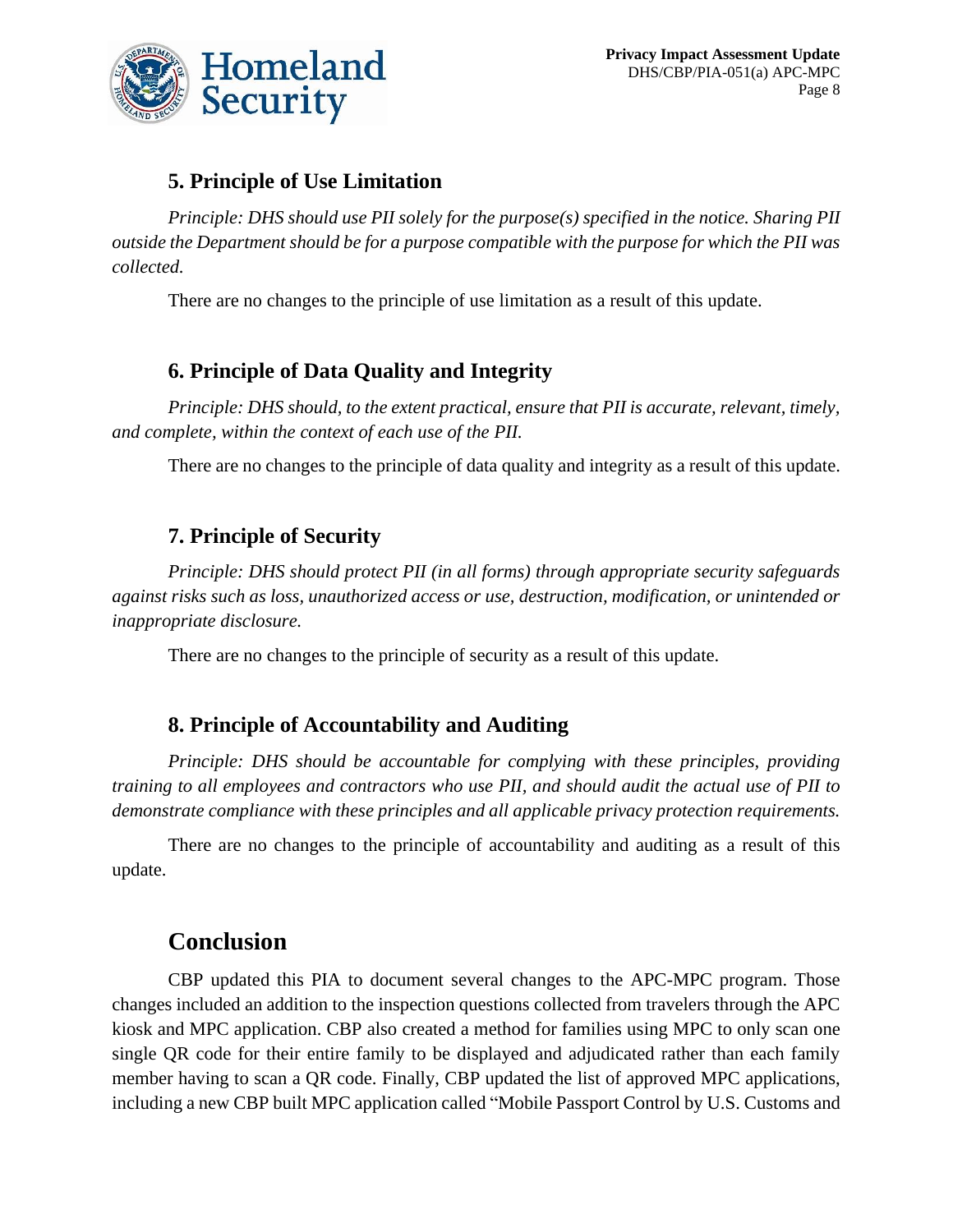

Border Protection." CBP continues to use the APC-MPC program to automate and streamline the processing of eligible travelers entering the United States while ensuring adequate privacy protections are in place.

## **Contact Official**

Matthew S. Davies Executive Director, Admissibility and Passenger Programs Office of Field Operations U.S. Customs and Border Protection

## **Responsible Official**

Debra L. Danisek CBP Privacy Officer Privacy and Diversity Office U.S. Customs and Border Protection [privacy.CBP@cbp.dhs.gov](mailto:privacy.CBP@cbp.dhs.gov)

## **Approval Signature**

Original, signed copy on file with the DHS Privacy Office.

Lynn Parker Dupree Chief Privacy Officer U.S. Department of Homeland Security (202) 343-1717

\_\_\_\_\_\_\_\_\_\_\_\_\_\_\_\_\_\_\_\_\_\_\_\_\_\_\_\_\_\_\_\_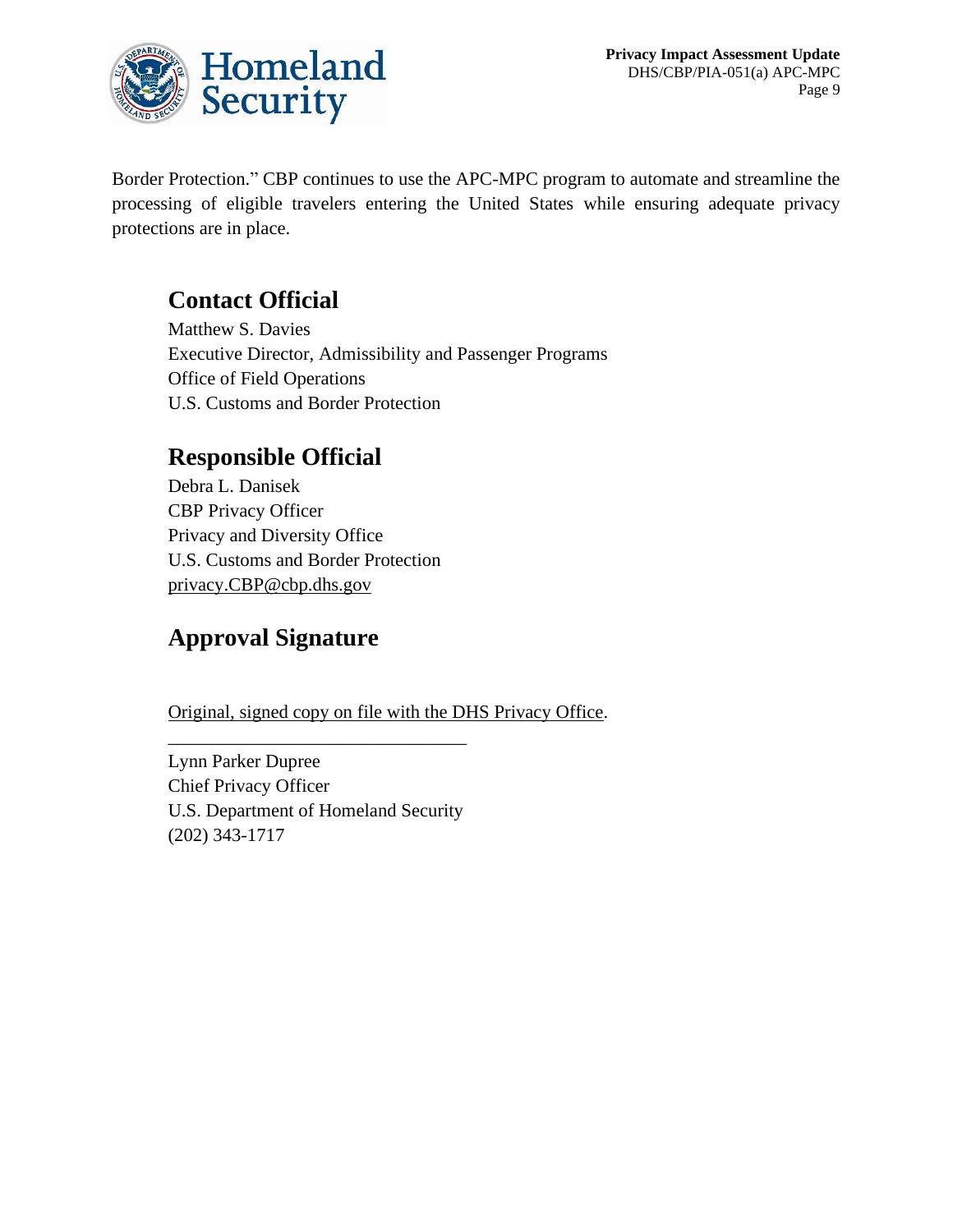

## **APPENDIX A: Mobile Application Security Review Process**

There are no changes to Appendix A as a result of this update.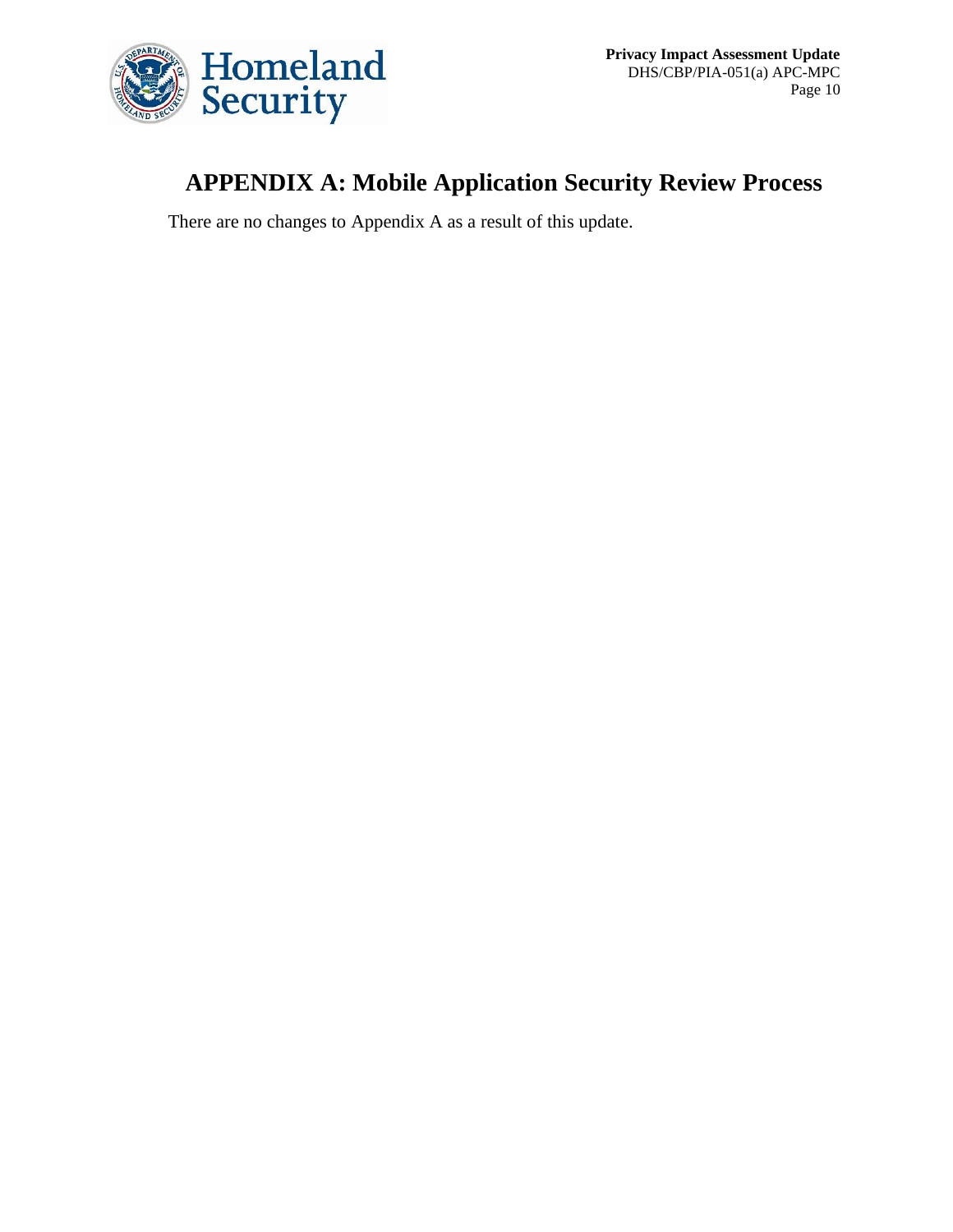

## **APPENDIX B: Approved Mobile Applications**

DHS analyzed the MPC-enabled applications below to assess overall security and identify potential vulnerabilities, according to the process outlined in Appendix A of the 2018 APC and MPC PIA. The application developer addressed each reported issue and implemented recommendations. CBP incorporated the final security analysis and the developer's functional requirements into current and future business requirements. CBP approved the following MPCenabled mobile applications for deployment:

- Airside Mobile, in cooperation with the Airports Council International-North America (ACI- NA), Mobile Passport App
	- o Available at all MPC-enabled sites for both Android and iOS/Apple users
- Clear, in cooperation with Delta Airlines, ClearPass for CBP Mobile Passport Control
	- o Available at all MPC-enabled sites for iOS/Apple users

CBP currently has 34 MPC-enabled sites across the country:

- Baltimore/Washington International Thurgood Marshall Airport (BWI)
- Boston Logan International Airport (BOS)
- Chicago O'Hare International Airport (ORD)
- Dallas/Fort Worth International Airport (DFW)
- Daniel K. Inouye International Airport (HNL)
- Dulles International Airport (IAD)
- Denver International Airport (DEN)
- Fort Lauderdale-Hollywood International Airport (FLL)
- Houston George Bush Intercontinental Airport (IAH)
- John F. Kennedy International Airport (JFK)
- Kansas City International Airport (MCI)
- Los Angeles International Airport (LAX)
- Miami International Airport (MIA)
- Miami Seaport
- Minneapolis-Saint Paul International Airport (MSP)